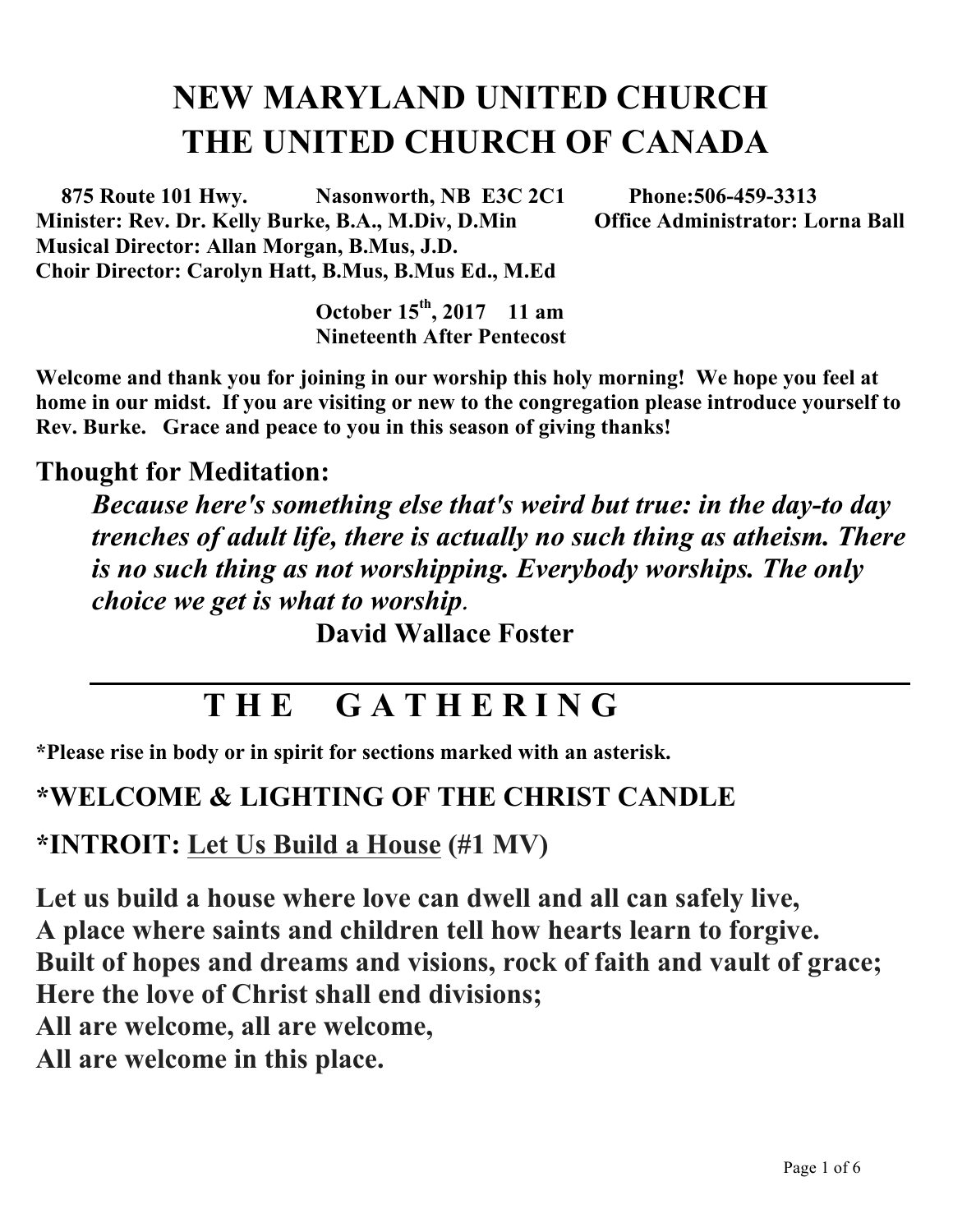#### **\*CALL TO WORSHIP**

**Leader:** The joy of the Lord be with you!

**People: And also with you!**

**Leader:** Let us worship the Lord together!

#### **\*HYMN #391 VU God, Reveal Your Presence**

#### **OPENING PRAYER ENDING WITH THE LORD'S PRAYER:**

**Leader:** When we are hungry, and feel our faith is not sustaining us, we ask:

#### **People: Are you among us, O God?**

**Leader:** When we look around us and see a world thirsting for peace and justice, we ask:

#### **People: Are you among us, O God?**

**Leader:** As a people longing for mercy, we ask:

#### **People: Are you among us, O God?**

**Leader:** As manna in the wilderness, as water from a rock, astound us with your presence here and now, O God. Hear us as we pray in the way of your son, saying:

**Our Father who art in heaven,** 

**Hallowed be thy name.** 

**Thy kingdom come,** 

**Thy will be done,** 

**On earth as it is in heaven.** 

**Give us this day our daily bread,** 

**And forgive us our trespasses,** 

**As we forgive those who trespass against us.** 

**And lead us not into temptation,** 

**But deliver us from evil,** 

**For thine is the kingdom, the power and the glory,** 

**For ever and ever. Amen.**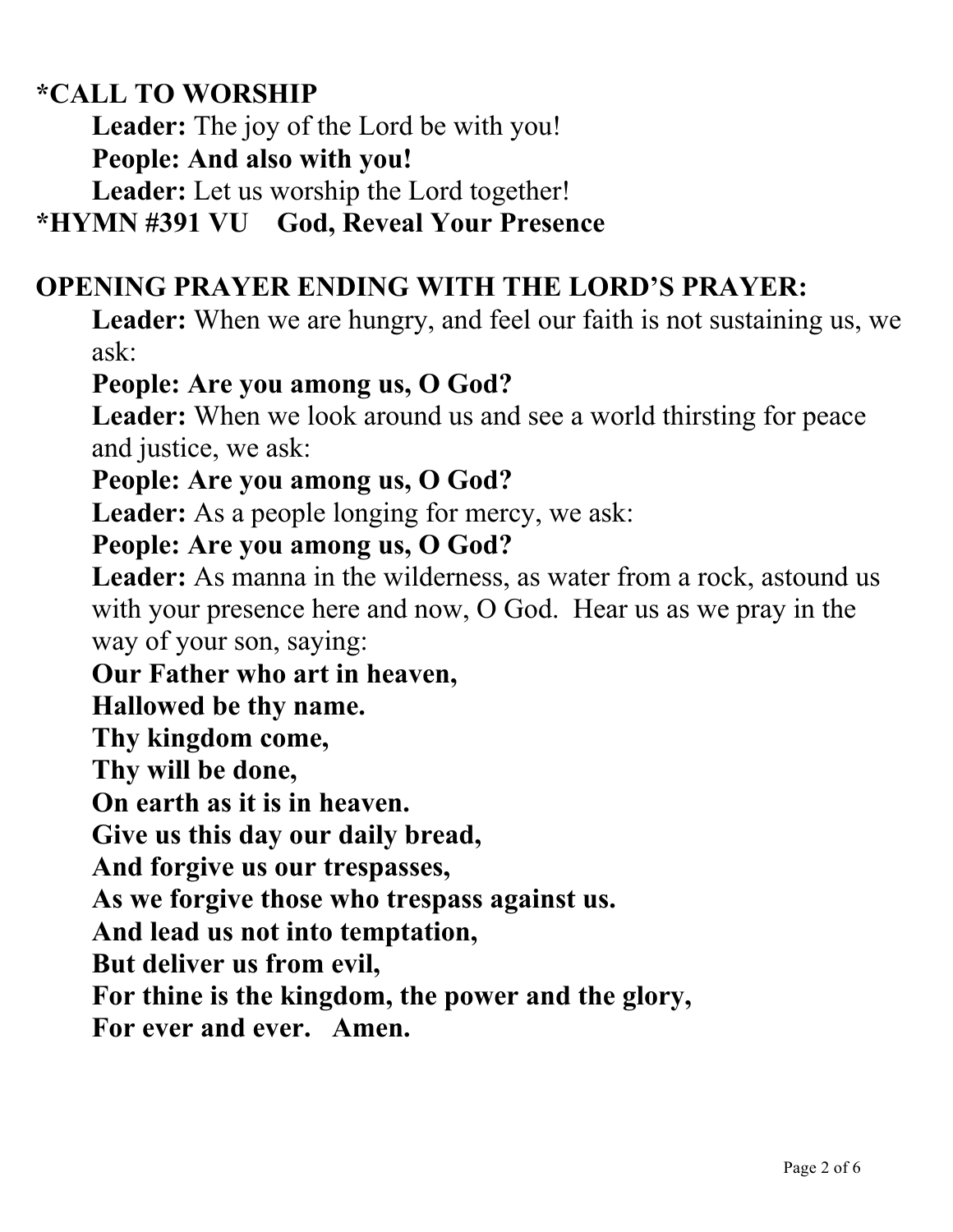#### **CHILDREN'S HYMN# 13 MV O Let The Power Fall On Me TIME WITH THE CHILDREN CHILDREN'S HYMN# 13 MV O Let The Power Fall On Me**

## **T H E W O R D O F G O D**

### **THE OLD TESTAMENT LESSON: Exodus 32:1-14**

#### **ANTHEM**

#### **SERMON**

**\*HYMN# 264 VU Immortal, Invisible, God Only Wise**

## **T H E R E S P O N S E**

#### **THE ANNOUNCEMENTS**

#### **MINUTE FOR MISSION**

#### **\*OFFERING & OFFERTORY:**

**As Those of Old Their First-fruits Brought (#518 VU) As those of old their first-fruits brought of vineyard, flock and field To God, the giver of all good, the source bounteous yield; So we today our first-fruits bring: the wealth of this good land, of farm and market, shop and home, of mind and heart and hand.**

### **PRAYERS OF THE PEOPLE**

**\*HYMN #401 VU Worship the Lord**

#### **\*BENEDICTION**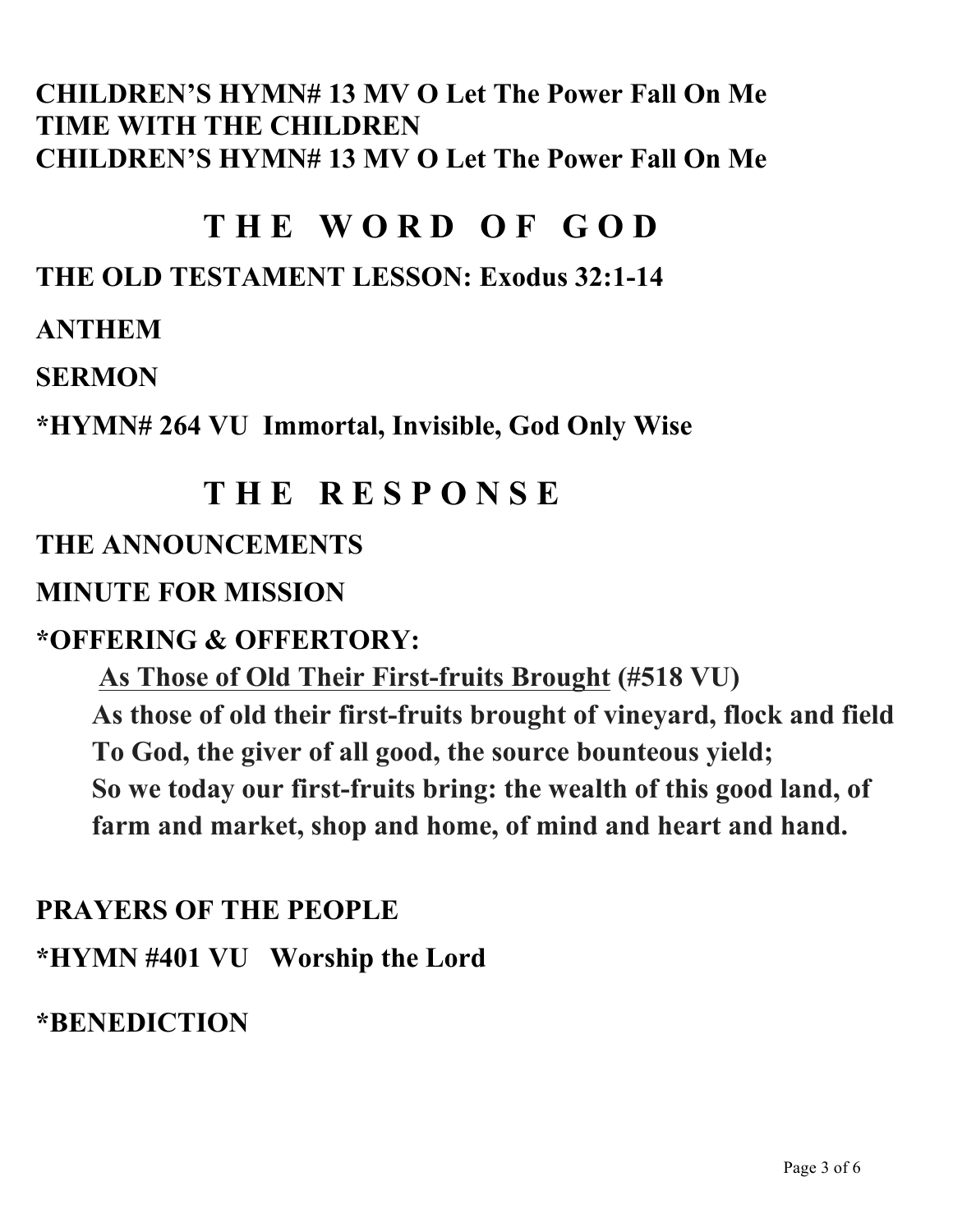**\*CHORAL BLESSING: Go Make a Diff'rence (#209 MV) Go make a diff'rence. We can make a diff'rence. Go make a diff'rence in the world. Go make a diff'rence. We can make a diff'rence. Go make a diff'rence in the world.**

# **ANNOUNCEMENTS**

**E-Mail: nmuc@nb.aibn.com Website: www.newmarylandunited.ca**

*If you know of someone in hospital please notify the Church. Please forward items of prayer and celebration to the Minister. For emergencies, you may call Rev. Jane Johnson at 440-9981.*

**Greeters This Week:** Marjorie Olmstead **Trustees On Duty (Oct):** Ann Urquhart and Doug Price

#### **LOOKING AHEAD:**

**Mon., Oct. 16th - 8:00 am - Outreach - Christ Church Cathedral Wed., Oct. 18th - 1:00 pm - Quilters Tue., Oct. 24th -10:00 am - Session Meeting Sat., Oct. 28th - 8:30 am - Outreach - Fredericton Community Kitchen**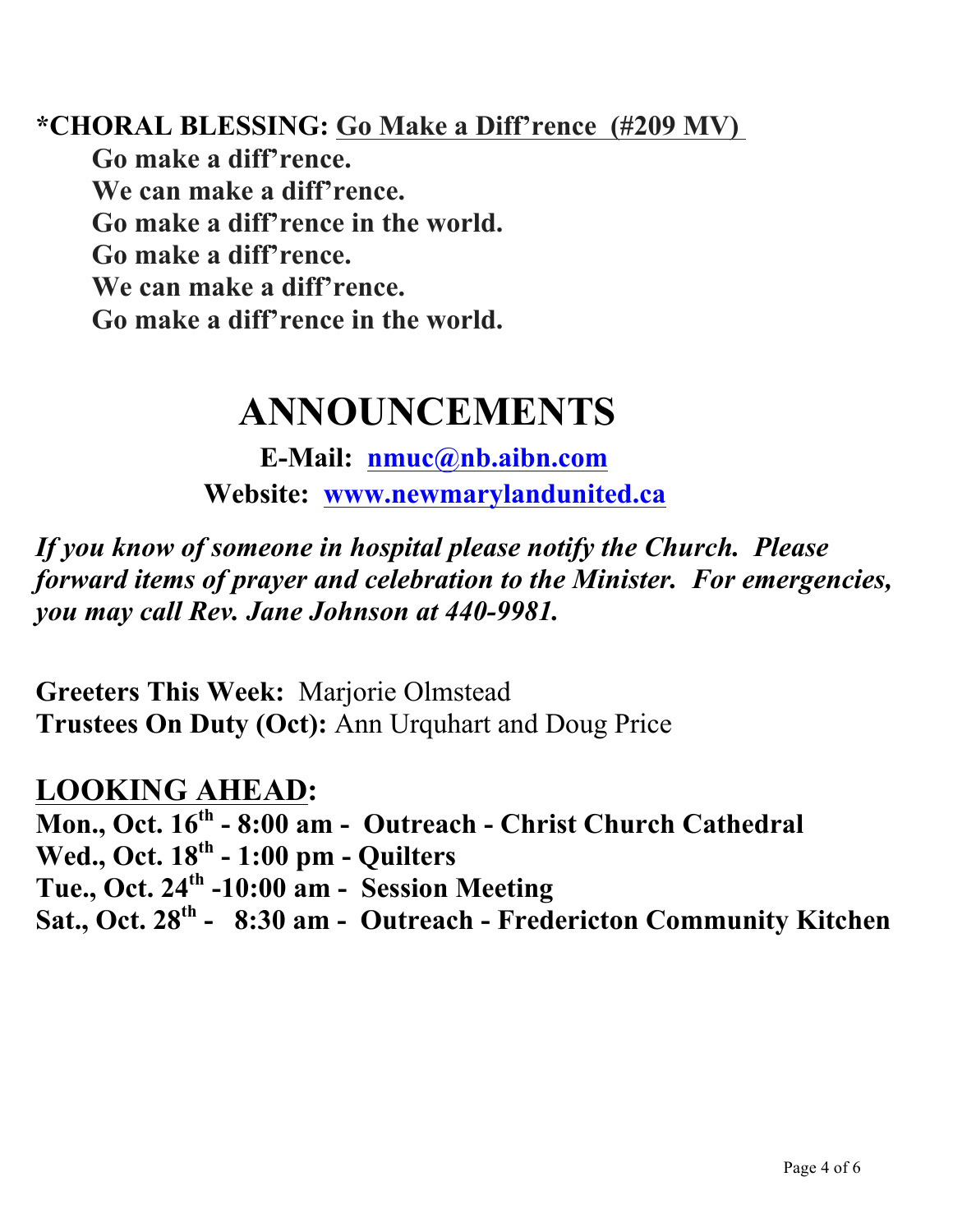**SPECIAL BEACON EDITION: A special anniversary 'Beacon' is being planned to help celebrate not only Canada's 150th birthday but also New Maryland United Church's 130th. The committee is looking for photos, items of interest or newspaper clippings from years past, regarding church activities or what life was like for some of our early families who attended the New Maryland Kirk. How about submitting a story you remembered your grandparents telling you? Sue Morrison, Sharon Noel and Lydia LaPointe will be pleased to accept any submissions. All items will be returned to the owners. Thank you in advance for your help with this special project!**

**GREENER VILLAGE COMMUNITY FOOD CENTRE -** For the month of **October,** we will focus on **pasta or pasta sauces.**  However, as always, everything is deeply appreciated.

**GREEN TIP** – Garlic, gingerroot, shallots and tomatoes like to be kept cool and dry. But refrigerating tomatoes can make them lose their flavour and texture.

## **O U T R E A C H**

**On the 3rd Monday of the month**, two people from our Church will volunteer at **Christ Church Cathedral** to offer sandwiches and fellowship to assist in their weekly outreach efforts.

**On the 4th Saturday of every month,** NMUC sends three people to the **Fredericton Community Kitchen**. From 8:30 am to approximately 1:00 pm, we prepare and serve lunch for the clients.

**Note: The 2018 schedules are now posted on the Outreach bulletin board (on the upper foyer) for the Community Kitchen and for making sandwiches for the Cathedral Outreach.**